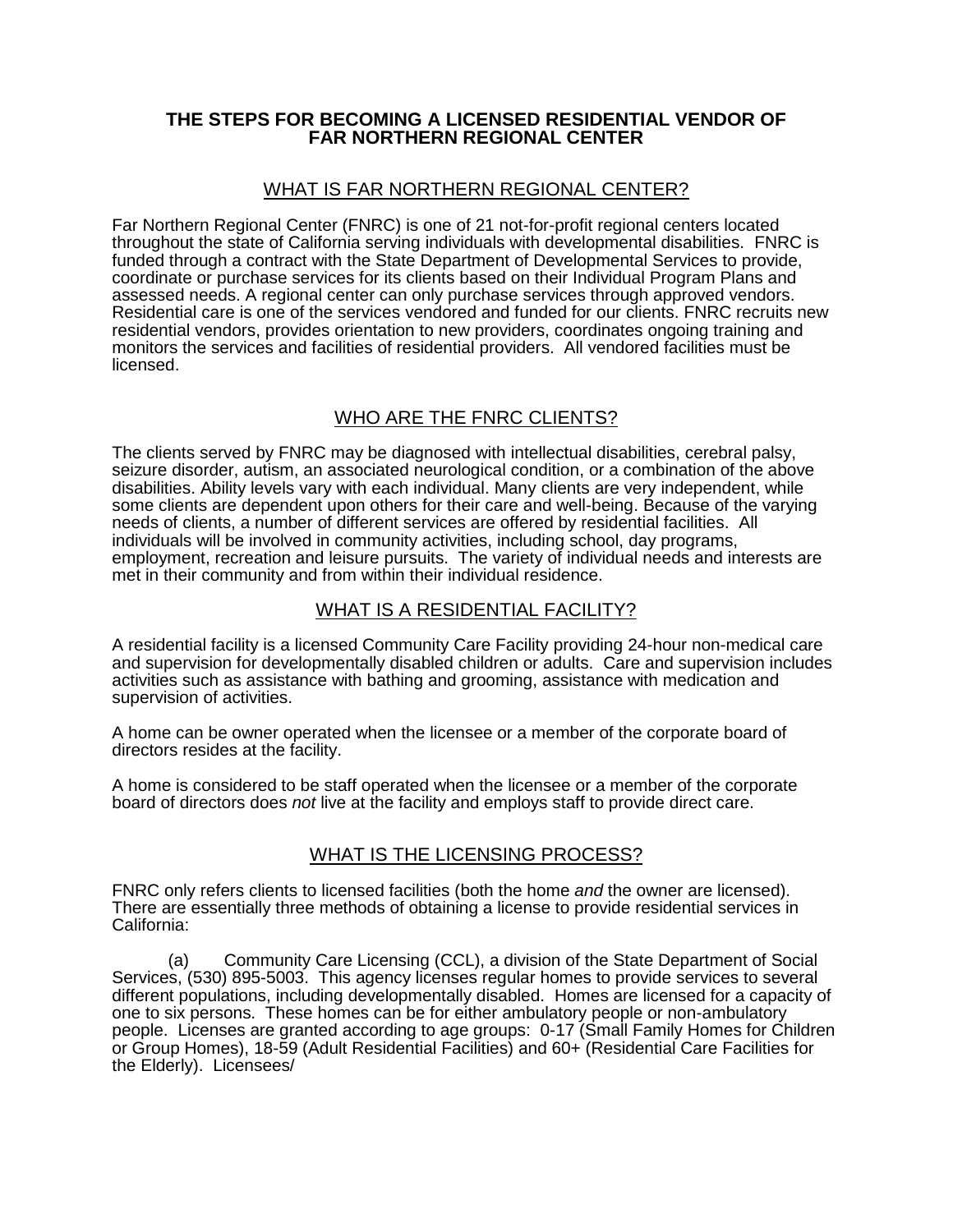Administrators of Adult Residential Facilities, Group Homes and Residential Homes for the Elderly must obtain their Administrator Certificate. You must contact CCL for information on their certification process.

(b) County Foster Care. Most counties have local welfare and social services departments that have authorization from the State to license homes for children. They are mainly for children who are county dependents due to abuse or abandonment. FNRC may on rare occasion place a develop-mentally disabled child into a vendored foster home.

(c) Department of Public Health (Licensing and Certification). This agency licenses acute hospitals, skilled nursing facilities and intermediate care facilities (ICF/DD-N and ICF/DD-H). Some FNRC clients with medical needs live in these types of facilities. However, these are very specialized and complex facilities usually owned and/or operated by trained medical personnel and are funded by Medi-Cal.

#### *NOTE: FNRC's vendored facilities are almost all State licensed by CCL.*

## WHAT ARE THE FACILITY SERVICE LEVELS?

There are four levels of service in the current residential model funded by Far Northern Regional Center. As the level increases from Level 1 to Level 4, the facility will provide more supervision and assistance to clients. In Levels 2-4, administrators and staff provide services as stated in the approved program design written specifically each residence.

#### *LEVEL 1:*

The facility provides room, board, and general supervision. The facility does not have an approved program design. Clients who benefit from this level of service do not require planned training or assistance with activities of daily living. No Level 1 facilities are currently vendored.

#### *LEVEL 2:*

The facility provides informal training in a home-like living situation, based on an approved Program Design and the individual's IPP developed by the Interdisciplinary Team (ID Team). Clients who benefit from this level of service may require staff assistance in the areas of dressing, eating, household living skills, and demonstrating acceptable behavior during the course of normal daily activities within the home or community settings. The staff-to-client ratio is 1:6.

#### *LEVEL 3:*

The facility provides planned instruction and activities according to the facility's approved Program Design and the individual's IPP developed by the ID Team. The program design includes a description of services designed to enhance the capabilities of clients with significant deficits in self-help skills, and/or some limitations in physical coordination and mobility, and/or disruptive or self-injurious behavior. The staff-to-client ratio is 1:6 with additional staffing: 4 hours for 4th client, plus 19 hours (total 23 hours) for the 5th client, plus 19 hours (total 42 hours) for the 6th client.

#### *LEVEL 4:*

The facility provides planned instruction and activities according to the facility's approved Program Design and the individual's IPP. The Program Design includes a specific description of the instructional methods/techniques to be utilized to achieve the desired service outcomes and a methodology for measurement of the client progress toward achievement of the IPP objectives. Generally, the clients have severe deficits in self-help skills, severe impairment in physical coordination and mobility and/or severely disruptive or self-injurious behaviors. The staff-to-client ratio is one direct care staff for one client with additional weekly staffing of 36 hours for 2 clients, plus 54 hours for 3 clients, plus 54 hours for 4 clients. The total additional weekly staffing for 4 clients is 144 hours.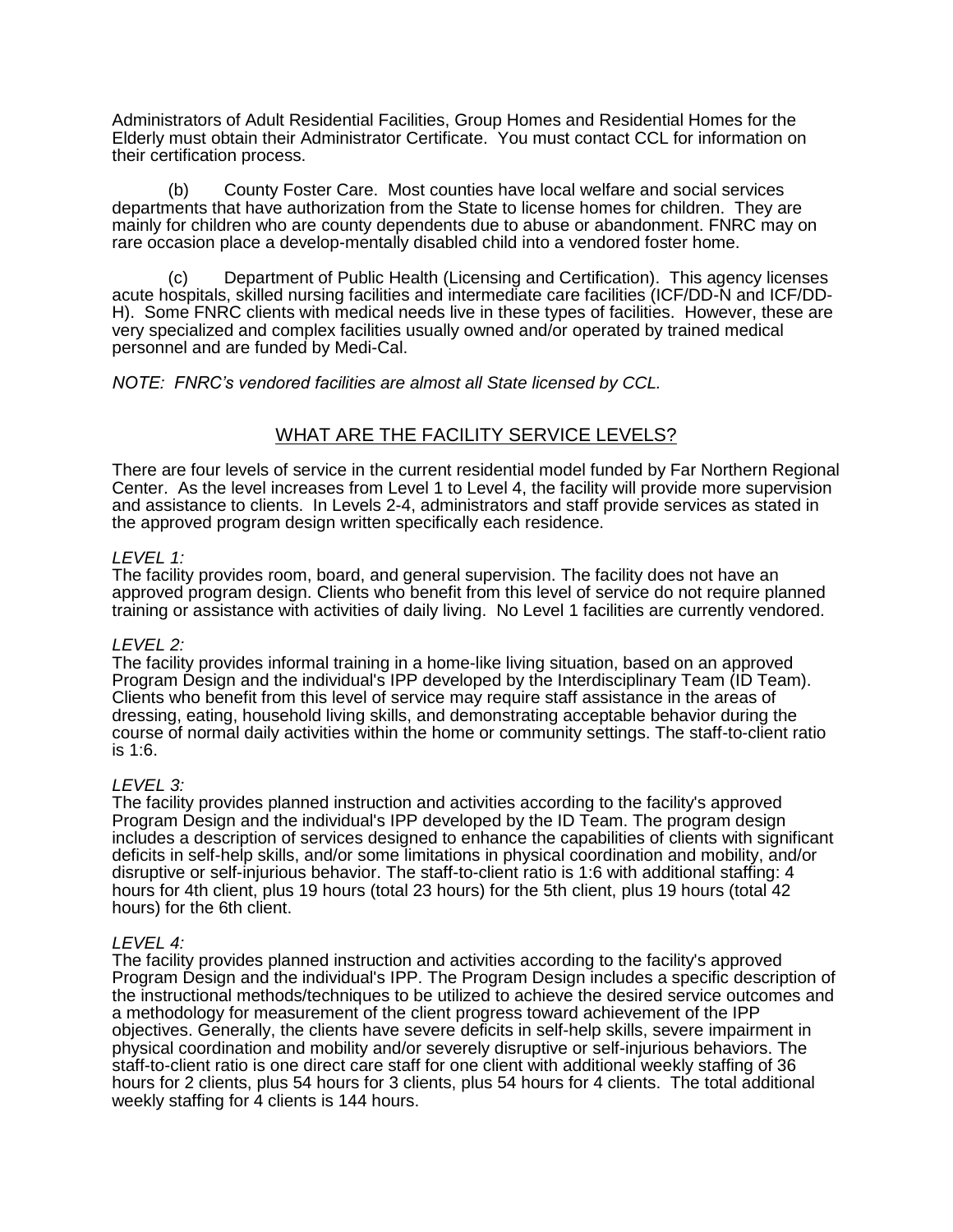Residential rates for Levels 2-4 facilities are set by the California Department of Developmental Services.

#### CONTRACT HOMES:

The facility provides services that are required by Level 4 plus additional staffing and consultants hours negotiated in the contract.

### WHAT ARE FNRC EXPECTATIONS OF A RESIDENTIAL FACILITY?

Facilities vendored will be four beds or less for a Level 2 or Level 3 facility. Level 4 facilities will only be vendored for four beds or less and must have private bedrooms. Private bedrooms for Level 2 and 3 facilities are also encouraged. Double beds are recommended for adults.

Facilities must be located in the community where clients are part of a neighborhood and close to necessary services such as medical care, day programs and public transportation. The facility must be homey, comfortable and in good repair. FNRC always has a need for facilities that can accommodate non-ambulatory residents.

Residential providers must be flexible in accommodating client schedules with regard to day programs and work. Clients must be offered choices in all aspects of their daily lives including their daily schedules, food choices and room decorations. All residential providers need to support client independence, self-advocacy and an individualized lifestyle.

## WHO DO I CONTACT AT FNRC?

Any person interested in becoming a vendor of a licensed residential facility should first visit FNRC's website at www.farnorthernrc.org to review and print detailed information regarding the vendorization process. To access vendorization information, including an "Inquiry Form" that must be submitted to the regional center prior to any other vendorization steps, click on the "Vendor" tab and go to "Licensed Residences" on the drop down menu. You may also contact a FNRC Resource Development / Quality Assurance Specialist in the Redding office at (530) 222- 4791 or the Chico office at (530) 895-8633.

### WHAT IS THE RESIDENTIAL SERVICE PROVIDERS' ORIENTATION?

The regional center shall provide a Residential Service Providers' Orientation for all prospective vendors of licensed residential services. The administrator of a residential facility must complete the orientation before the admission of the first regional center client or when two or more years have elapsed since he/she last served as an administrator. All newly hired administrators for any existing residential facility must also complete the orientation.

The orientation is offered twice per year, once in the spring and once in the fall. The training includes an overview of Title 17, specifically regarding elements of program design, vendorization procedures, service level approval, regional center evaluation and monitoring processes, access requirements, and clients' rights.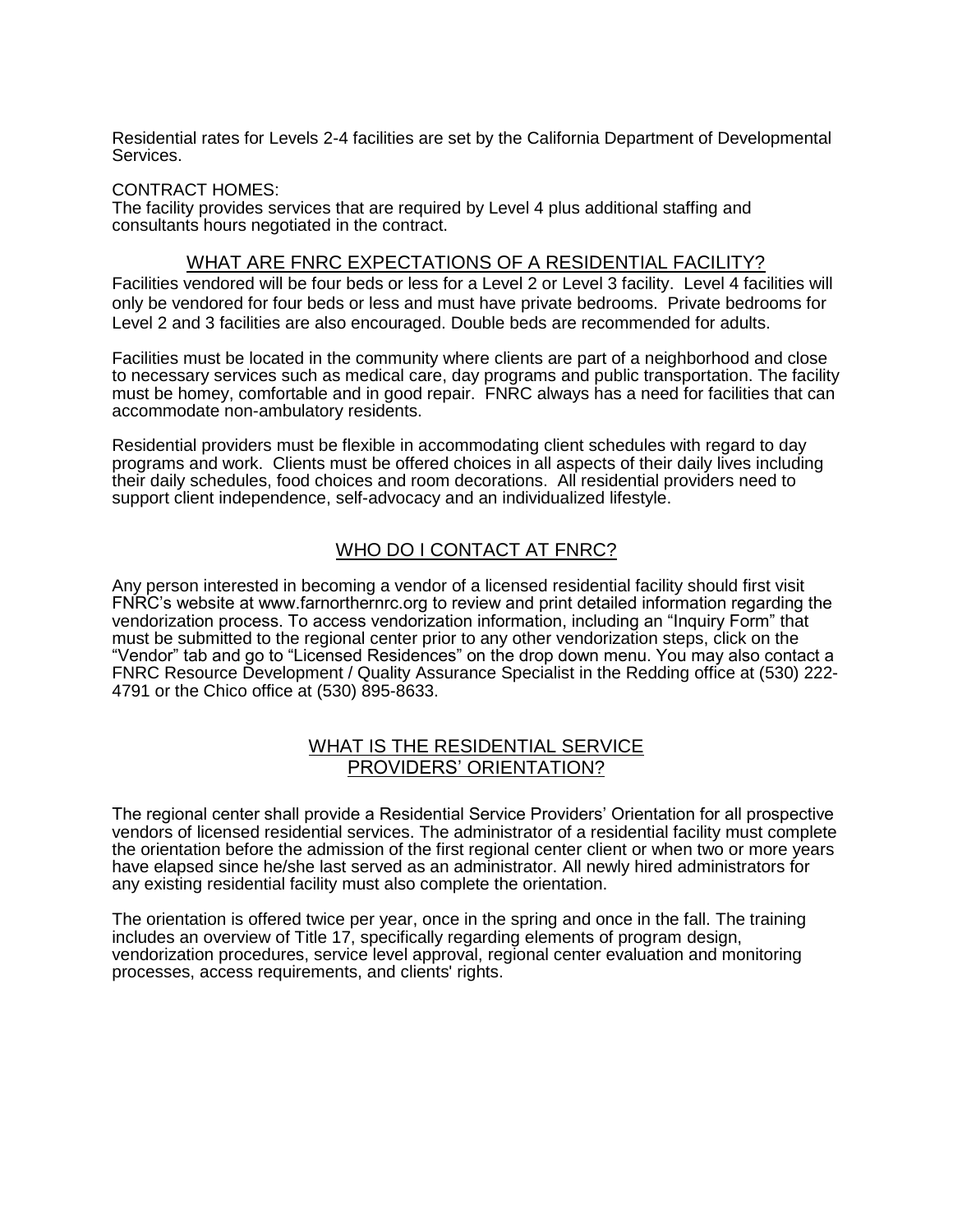#### WHAT ARE THE PREREQUISITES FOR ATTENDING THE RESIDENTIAL SERVICE PROVIDERS' ORIENTATION?

Prior to attending the Residential Service Providers' Orientation, the potential residential vendor must complete all of the following:

Direct Support Professional Training # 1 Direct Support Professional Training # 2 Administrator's Certificate The minimum number of months of required direct care experience

An administrator must have a minimum of 6 months' experience providing direct supervision and supports to individuals with developmental disabilities for a Level 2 facility, 9 months' experience for a Level 3 facility, and 12 months' experience for a Level 4 facility.

The potential residential vendor must provide documentation of completion of the above areas to the RDQAS in either the Redding or Chico office in order to register for the orientation. When the documentation is received, the potential vendor will be sent a registration form for the next available orientation detailing the location, dates and times of the orientation classes.

In addition, it is expected that the potential vendor be familiar with the appropriate sections of Title 17, California Code of Regulations, Chapter 3, Community Services, Subchapter 4. Residential Services and Quality Assurance Regulations, and Title 22, California Code of Regulations, Division 6.

## WHAT IS THE DIRECT SUPPORT PROFESSIONAL TRAINING?

The Direct Support Professional (DSP) Training and/or testing is required for all direct care staff that provide care and supervision to clients in a licensed facility vendored with a regional center. Administrators are also required to pass the Challenge Test or Training. DSPs can take the Challenge Test, but the pass percentage is very low, so most DSPs complete the Training and do not attempt the Challenge Test. The DSP Training in the FNRC area is provided by the Butte County Regional Occupational Program (ROP). To register for the Training, call the ROP office at (530) 532-5866. If you are not already working in a vendored facility, you will need a letter from FNRC allowing you to register for the trainings. Contact the RDQAS in either the Redding or Chico to request a letter.

## WHAT IS A RESIDENTIAL PROPOSAL?

After completion of the Residential Service Provider Orientation, the potential residential vendor will be requested to submit a Residential Proposal to FNRC. The proposal should describe as accurately as possible the type of residential facility that is proposed, the type of clients to be served and the details of the potential vendor's qualifications and experience. The completed proposal should be returned to the RDQAS in FNRC's Redding or Chico office. The Community Services Committee (CSC) reviews the Residential Proposal, and the person submitting the proposal is notified of any decision or recommendation made by the CSC.

## WHAT IS A PRELIMINARY FACILITY VISIT?

Along with a review of the Residential Proposal, the RDQAS will schedule a visit to see the proposed facility. The purpose of the visit is to review the physical plant for adequate space for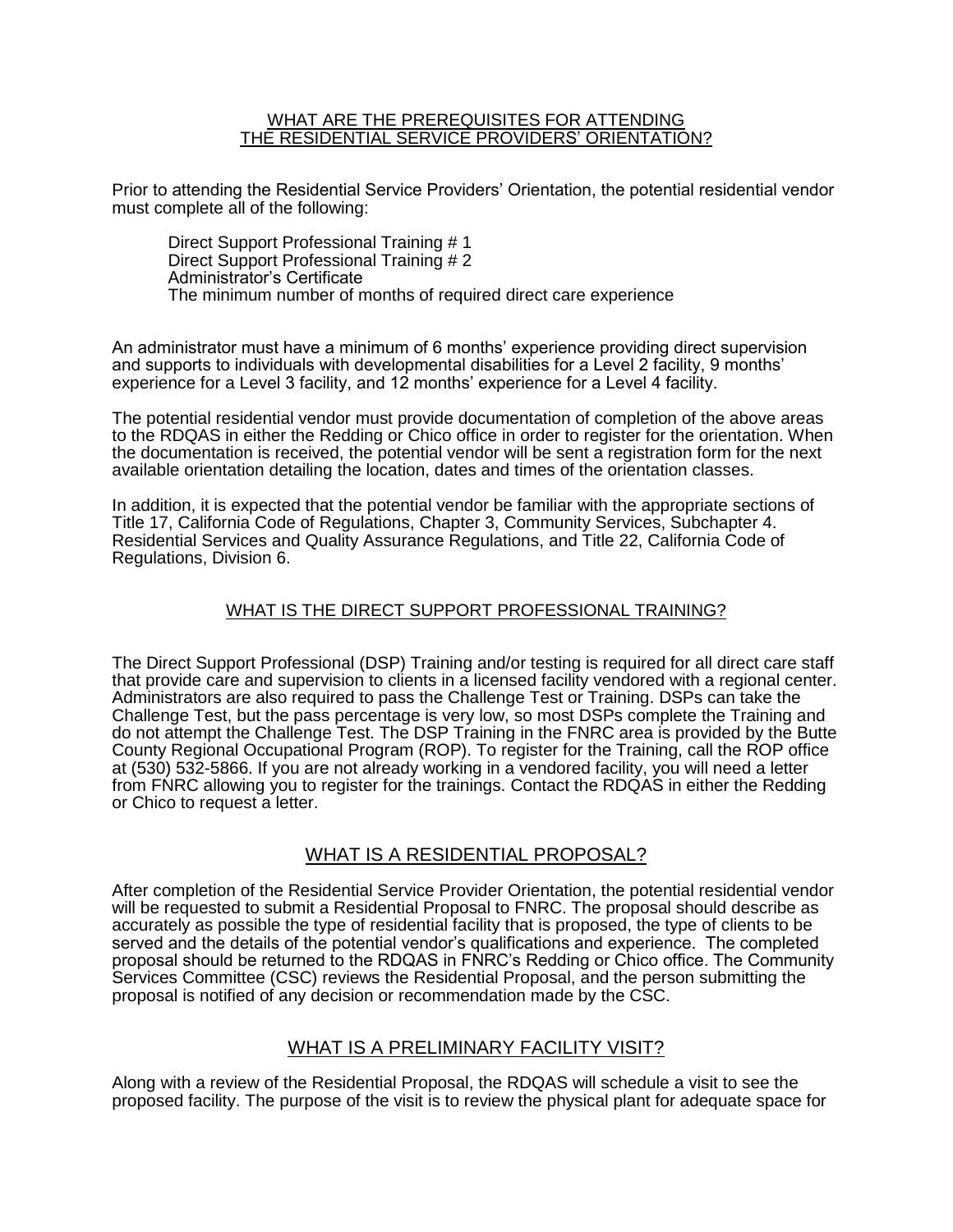sleeping, eating, storage of personal belongings, indoor and outdoor recreation areas, privacy, cleanliness, etc. The home should be in good repair, homey and cheerfully decorated. The location should be in town where activities, day programs and transportation are easily accessible. Facilities with 4 beds or less are preferred, and no facilities for Level 2 or Level 3 over 6 beds will be accepted. Private rooms are also preferred. Two-story houses are generally not approved. Prospective providers are referred to the appropriate licensing agencies at this time if prior contact has not been made by the provider.

## WHAT IS THE FACILITY SERVICE LEVEL APPROVAL PROCESS?

A potential residential vendor shall submit a written request (the Residential Proposal) to FNRC to establish an approved service level 2, 3, or 4 facility. Once the Residential Proposal is approved by the CSC, the potential vendor will then submit a program design consistent with the proposed service level to FNRC.

# WHAT IS THE PROGRAM DESIGN?

The written program design shall be based upon the principles of normalization as measured by client participation in a variety of integrated, age-appropriate activities which take place in natural environments at home, work, in the community, and during leisure time. The program design will provide detailed information about the types of clients to be served, descriptions of services to be provided, staffing, the consultants to be used, and other information specific and unique to the proposed facility. An outline of the components of a program design will be provided and discussed during the Residential Service Providers' Orientation.

# HOW IS THE PROGRAM DESIGN REVIEWED AND APPROVED?

The program design is submitted to the RDQAS for review. Within forty-five (45) days of the receipt of the program design, FNRC will review the request and provide written notification to the applicant of the:

(a) required changes to the program design needing completion before approval can proceed;

(b) approval of the requested service level and the effective date for the approved level; or

(c) disapproval of the requested service level specifying the reason(s) for disapproval.

## HOW DO I BECOME VENDORED WITH FNRC?

The residential facility may apply for vendorization after the program design is approved and a license has been issued. At that time, FNRC will send the licensee a vendor packet which must be completed and returned to FNRC for processing along with a copy of the current license and the Residential Service Provider' Orientation Certificate of Completion or notification of completion (letter).

FNRC DOES NOT CHARGE THE COST FOR PROCESSING THE VENDOR APPLICATION